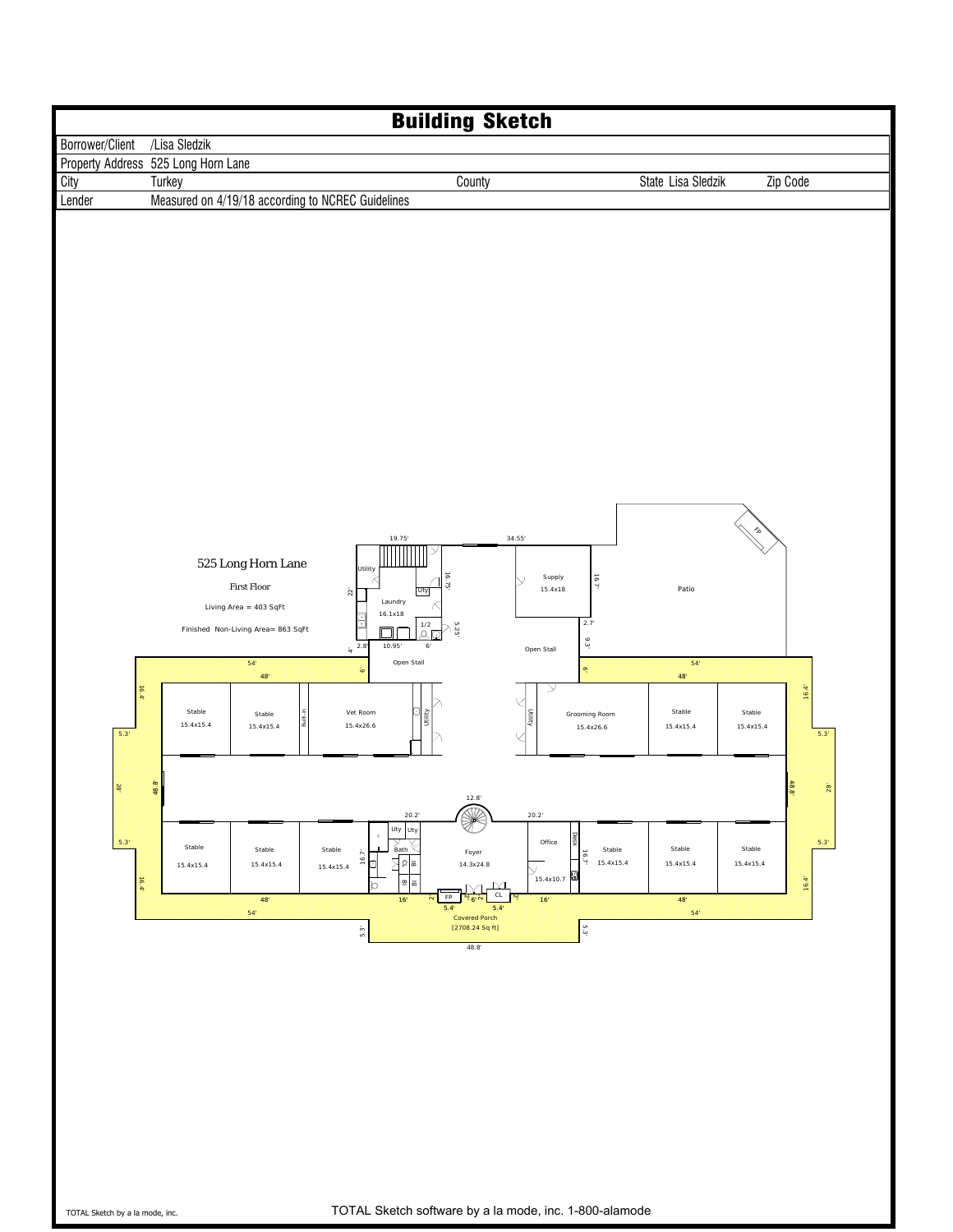| <b>Building Sketch</b> |                                                                                                                                                                                              |                                                                                                                                                                                                                                                                                                                                                                                                                                                                                                                                                                                                                                                                                                                                           |                    |          |  |  |  |  |  |
|------------------------|----------------------------------------------------------------------------------------------------------------------------------------------------------------------------------------------|-------------------------------------------------------------------------------------------------------------------------------------------------------------------------------------------------------------------------------------------------------------------------------------------------------------------------------------------------------------------------------------------------------------------------------------------------------------------------------------------------------------------------------------------------------------------------------------------------------------------------------------------------------------------------------------------------------------------------------------------|--------------------|----------|--|--|--|--|--|
| Borrower/Client        | /Lisa Sledzik                                                                                                                                                                                |                                                                                                                                                                                                                                                                                                                                                                                                                                                                                                                                                                                                                                                                                                                                           |                    |          |  |  |  |  |  |
|                        | Property Address 525 Long Horn Lane                                                                                                                                                          |                                                                                                                                                                                                                                                                                                                                                                                                                                                                                                                                                                                                                                                                                                                                           |                    |          |  |  |  |  |  |
| City                   | Turkey                                                                                                                                                                                       | County                                                                                                                                                                                                                                                                                                                                                                                                                                                                                                                                                                                                                                                                                                                                    | State Lisa Sledzik | Zip Code |  |  |  |  |  |
| Lender                 | Measured on 4/19/18 according to NCREC Guidelines                                                                                                                                            |                                                                                                                                                                                                                                                                                                                                                                                                                                                                                                                                                                                                                                                                                                                                           |                    |          |  |  |  |  |  |
|                        | $14.2^{\circ}$<br>$\mathsf{O}^*$<br>Deck<br>$11.4^{\circ}$<br>[161.88 Sq ft]<br>$14.2^{\circ}$<br>525 Long Horn Rd<br>Second Floor<br>Living Area=3,128 SqFt<br>Total Living Area=3,531 SqFt | $26.1^{\circ}$<br>Viewing Room<br>11.8x24.5<br>10   13<br>$\lambda$ Bi<br>∣в⊦∣ ∧<br>Built-in<br>43.3<br>Living<br>16.2x24.4<br>$(\tiny{\textsf{(FP)}})$<br>Dining<br>12.8x24.7<br>13.3'<br>BL.<br>$\frac{\mathsf{B} \mathsf{I} \mathsf{t} \cdot \mathsf{in}}{\mathsf{B} \mathsf{I}}$<br>Eat-in<br><b>①</b> 区<br>Deck<br>5.3<br>Kitchen<br>[203.49 Sq ft]<br>$9.6x18$<br>$\overline{\mathbf{M}}$<br>$\frac{M}{Pty}$<br>Pty<br>83<br>$_{\rm CL}$<br>Uty $\bigg\}$<br>$O$ $O$<br>13.3'<br>124.3<br>Bath<br>$\bullet$<br>$\mathbf{a}$<br>Closet<br>Closet<br>6.2x8.2<br>6.2x8.2<br><b>Sit-in Bit-in</b><br>$FP$ RIt-in<br>Bedroom<br>14.1x24.5<br>$\tilde{\kappa}$<br>$\overline{\vee}$<br>К<br>Open<br>Area<br>Den<br>15.8x24.8<br>$FP$ 26.1 |                    |          |  |  |  |  |  |
|                        |                                                                                                                                                                                              |                                                                                                                                                                                                                                                                                                                                                                                                                                                                                                                                                                                                                                                                                                                                           |                    |          |  |  |  |  |  |